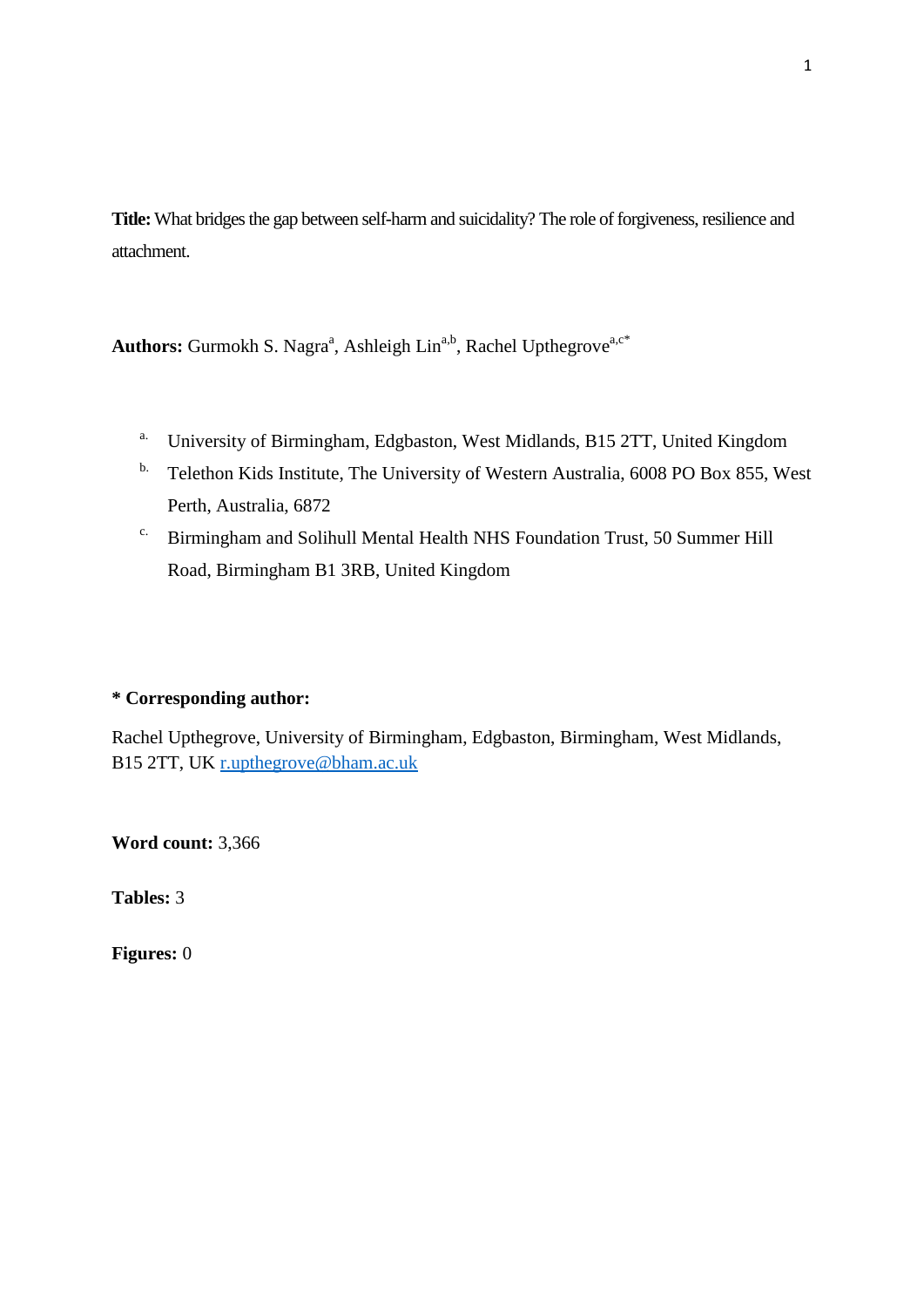# **Highlights**

- Psychological correlates of suicidality were examined in individuals with a history of self-harm
- Emotion coping, self-forgiveness, support seeking and positive self-appraisals were associated with a reduced risk of suicidality in participants with a history of self-harm.
- Suicidality was associated with higher levels of dismissing attachment.
- Findings have important implications for risk assessment in patients with a history of self-harm and suggests targets for psychological intervention.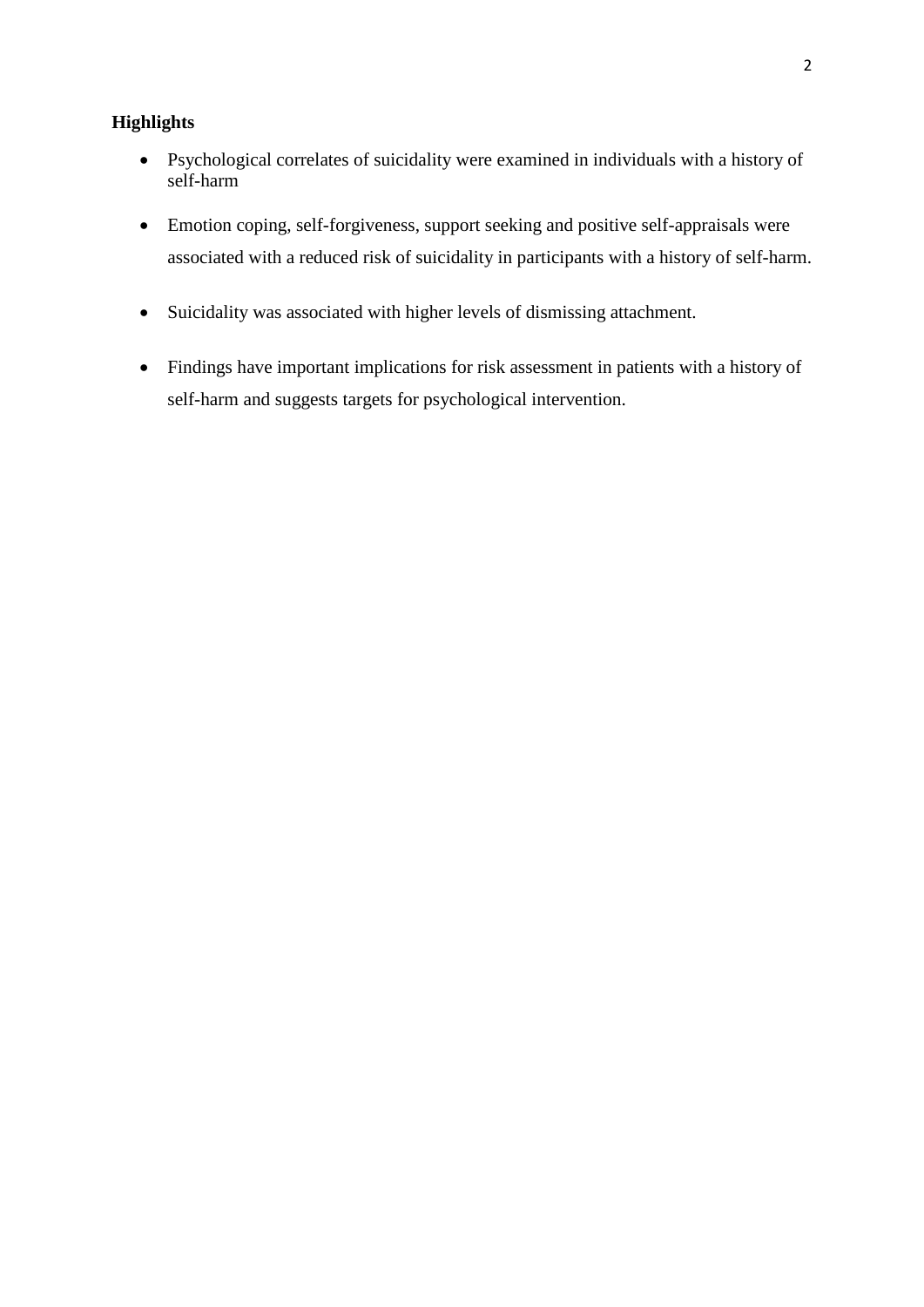### **Abstract** (226 words)

## **Background**

Self-harm is the most robust risk factors for completed suicide. Self-harm is increasing in some populations, yet suicide remains rare and difficult to predict. There is a lack of understanding of why some people who self-harm escalate to suicidal behaviour when others do not. Psychological factors such as attachment, self-forgiveness and self-appraisal may be important.

#### **Aims**

To determine whether factors from two influential models of suicidal behaviour; Interpersonal theory and Schematic appraisals are able to identify suicidal behaviour in populations that self-harm. Specifically we investigate whether resilience factors of secure attachment, self-forgiveness and positive self-appraisals significantly influence suicidality in people who self-harm.

## **Method**

A cross-sectional online study was completed by 323 participants recruited from self-harm support forum. Validated self-report measures were used to assess appraisals, relationships, self-forgiveness, attachment style, suicidality and self-harm.

#### **Results**

Emotion coping and support seeking self-appraisals and self-forgiveness were negatively associated with suicidality in participants with a history of self-harm. Dismissing attachment was positively associated with suicidality.

### **Conclusion**

The perceived ability to cope with emotions, the perceived ability to gain support and selfforgive may protect against suicide in people who self-harm. Conversely the presence of dismissing attachment may increase the risk of suicidality. This mirrors findings on suicidality in populations without a history of self-harm. Findings provide promise for psychological intervention and therapeutic targets to reduce risk of suicidality in this high risk group.

**Key words:** psychological factors; self-injury; suicide; self-harm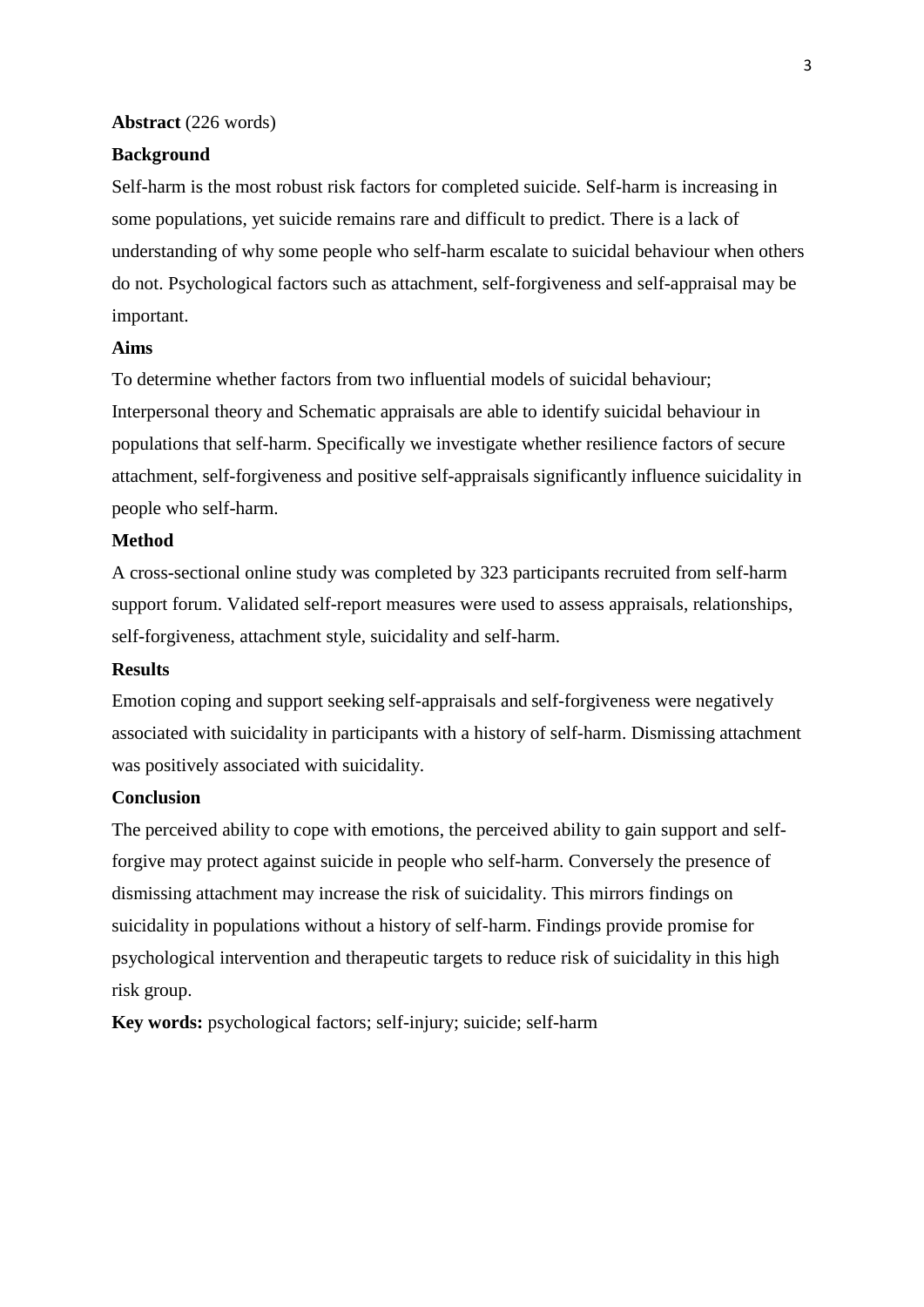#### **1. Introduction**

Self-harm may be defined as "self-poisoning or self-injury, irrespective of the apparent purpose of the act" (National Collborating Centre for Health, 2004). Self-harm is intrinsically linked to suicide given that self-harm represents the most prevalent risk factor for completed suicide. Suicide may be defined as "the act of deliberately killing oneself" and suicidality is an overarching term encompassing suicidal ideation and behaviour (Majid et al., 2015).

Self-harm behaviour is increasing, such that by the age of 15 years, 19% of adolescents will have self-harmed at least once (Mars et al., 2014). More than half the individuals who die as a result of suicide have a history of self-harm (Hamza et al., 2012; Turner et al., 2013; Whitlock et al., 2013), and 1% of people who have self-harmed will go on to die by suicide within the subsequent 12 months (Bebbington et al., 2010). However, the majority of people who self-harm will not complete suicide, nor do they self-harm in the context of an attempt to end life. Ten to 25% of community samples and 30 to 70% of clinical samples of adolescents and adults report histories of both self-harm and suicidal ideation (Asarnow et al., 2011; Bebbington et al., 2010; Nock et al., 2006; Wilcox et al., 2012).

In addition, in any single act, there may also be a mixture of motivations, such that acts of self-harm and acts of suicidality co-occur in some individuals (Hamza et al., 2012; Victor and Klonsky, 2014). From a clinical perspective, suicide risk assessment within self-harm populations is challenging because motivations and precipitants to suicidality are complex and multi-factorial. Risk factors for suicide include mental illness, personality traits, sociocultural, physical, biological, and genetic factors, all of which may also predispose to self-harm (Brent and Mann, 2005; Haw et al., 2013; Hawton et al., 2013).

There is clear evidence of identifiable psychological factors that influence suicidality (Cox et al., 2012). Individuals who are at highest risk are those whose have perceived burdensomeness or thwarted and the capability to harm themselves (Andover et al., 2012; Joiner, 2009). The Interpersonal Theory of Suicidal Behaviour states that an individual is at risk of suicide if they have both the desire to die by suicide and the ability to do so. Perceived burdensomeness and social alienation are proposed to be key factors in driving the desire to die by suicide (Joiner, 2009). Individuals with a history of self-harm may have an increased ability to die by suicide due to the acquired capability via habituating the fear and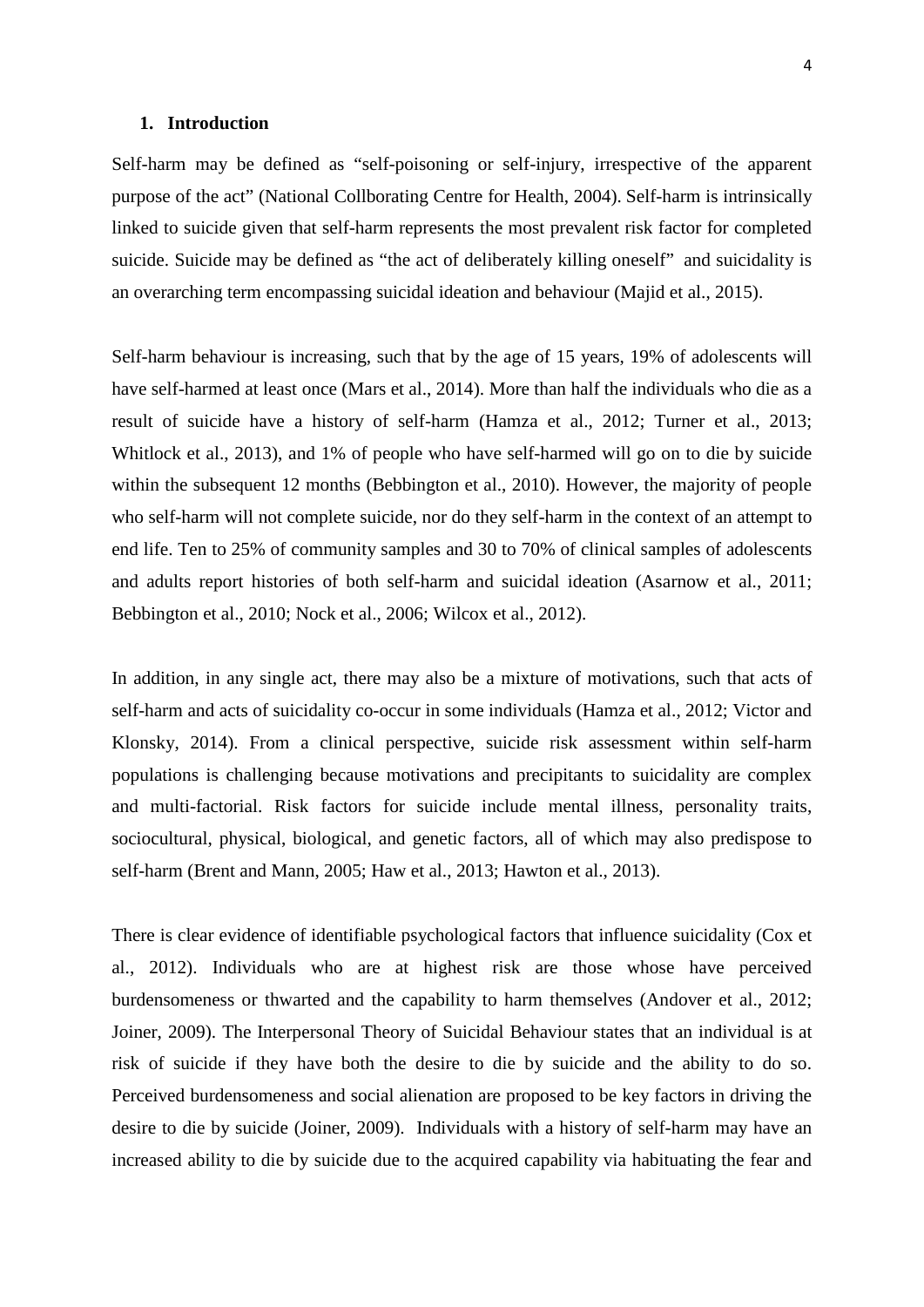pain associated with harming oneself (Hamza et al., 2012; Hamza and Willoughby, 2013; Joiner, 2009).

Conversely, the Schematic Appraisals Model of Suicidal Behaviour states that protective (resilience) factors, including positive self-appraisals, self-forgiveness and attachment, may be important for buffering suicidal thoughts and behaviours, potentially providing key targets for interventions (Johnson et al., 2010b). These protective factors may not be simply inversely related to suicidality but may also moderate the impact of other risk factors, such as mental illness or trauma, on suicidality (Panagioti et al., 2014). In populations with a history of self-harm it may be that these appraisals are less prevalent, as they would also protect against self-harm. Alternatively, they may continue to be present, providing a buffer against the step from self-harm to suicidal behaviour.

Understanding what differentiates people that self-harm who do and do not show risk for future suicide is of significant clinical importance for monitoring risk and targeting and delivery of interventions (Brausch and Gutierrez, 2010; Hamza et al., 2012; Muehlenkamp and Gutierrez, 2007; Whitlock et al., 2013). The aim of this study was to extend the empirical evidence of potential psychological risk and protective factors of suicidality in a population with a history of self-harm. Specifically, we investigated psychological constructs of positive self-appraisals, attachment and self-forgiveness.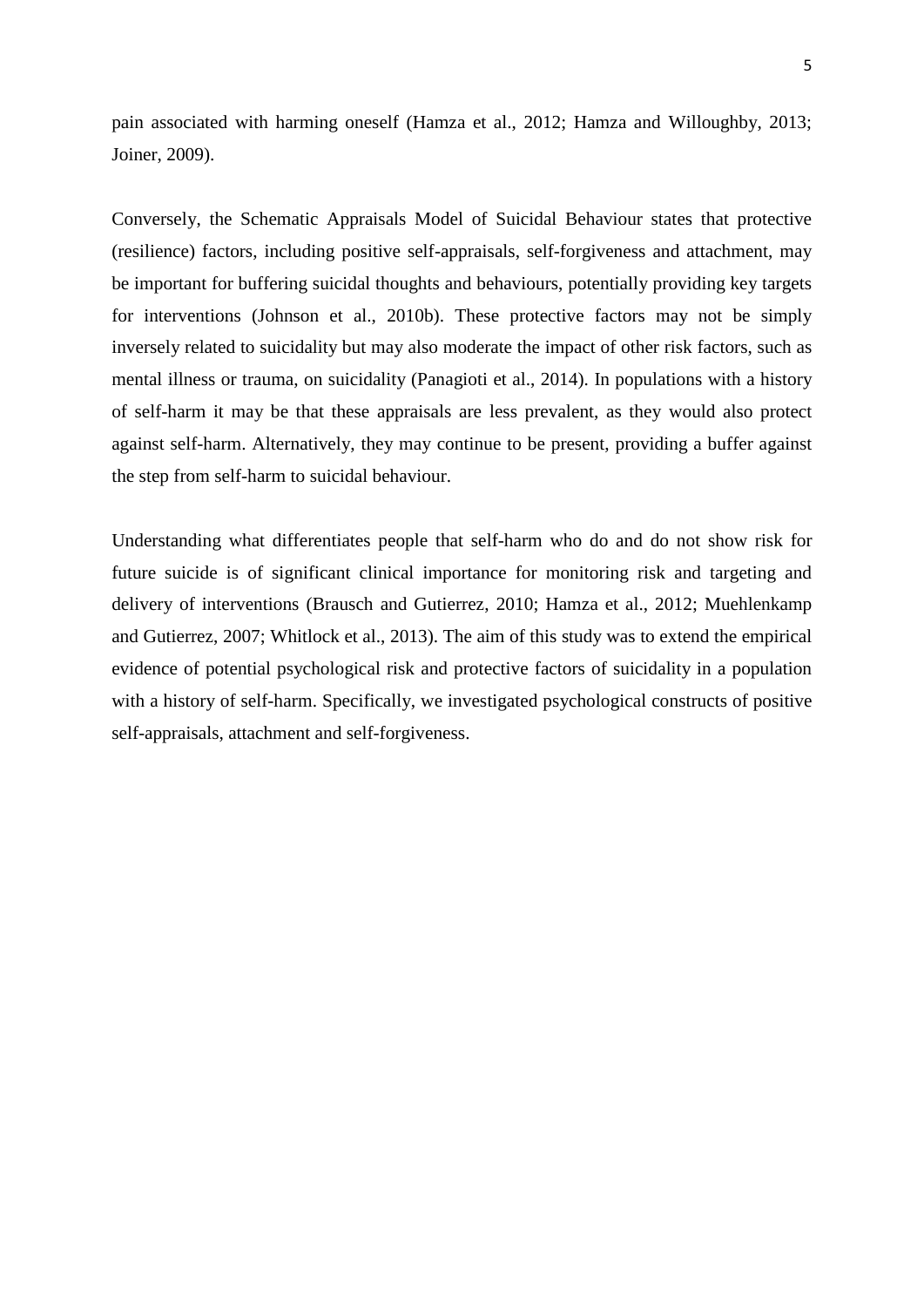### **2. Method**

### **2.1 Participants and procedure**

Participants were recruited through websites and self-help forum offering support for individuals who self-harm. Website organisers were asked to post a link to the online survey. Inclusion criteria were a current or past experience of self-harming, and being 16 years of age or over. The websites approached offered support for people who self-harm, were often userled and were all non-statutory organisations. For reasons of confidentiality, websites cannot be named. 15 website organisers were approached and 7 agreed to participate.

Participants read an information sheet and provided consent before completing the anonymous questionnaire. Ethics approval was obtained by the University of Birmingham Ethical Committee (rERN\_14-0112). No compensation was offered.

### **2.2 Measures**

The clinical information collected via targeted questions included self-report of lifetime diagnosis of mental illness, current treatment for mental illness, current medication use, alcohol consumption and lifetime history of illicit substance use. Details of all questions are provided as online supplement (Spl 1).

Regular alcohol use was defined as >21 units per week. Regular illicit substance use was defined as > weekly consumption. Self-harming behaviours were indexed on the Deliberate Self-harm Behaviours Questionnaire (DSHBQ; Harris and Roberts, 2013). This measure was designed for online use and includes 22 items, 5 of which chart the frequency and history of lifetime self-harm. These include: 'Have you ever self-harmed' and 'Do you currently selfharm?", both of which are answered yes/no; 'How often do you self-harm', with eight answer options ranging from more than once per day to once per year; 'When you self-harm/selfharmed, what do/did you usually do?' (with answer options of cut, burn, scald, bang body parts, pull your hair, scratch, prevent wounds healing, ingest toxic substances, break bones, other); 'How old were you when you first started self-harming?'. Please see online supplement.

Suicidal behaviour was measured on the Suicidal Behaviours Questionnaire-Revised (SBQ-R; Osman et al., 2001). The SBQ-R has four domains which address lifetime suicidality (including thoughts, plans and attempts); suicide ideation in the past year; communication of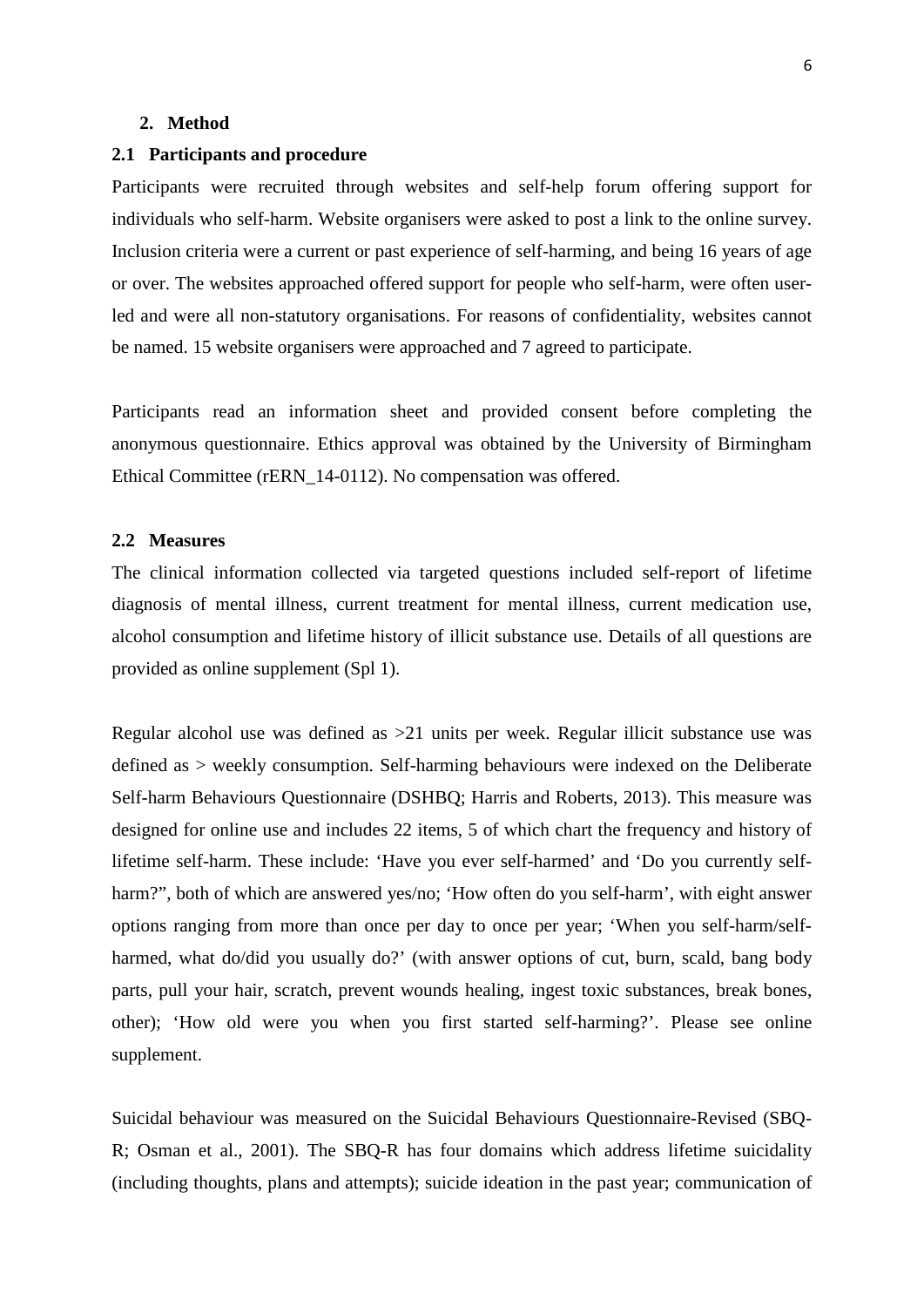intent to commit suicidal behaviour; and likelihood of future suicide attempts. Each domain can be assessed individually or the total score provides an indication of overall suicidality, with possible scores ranging from 3 to 18. Higher scores represent greater levels of suicidality risk. The SBQ-R has a Cronbach's alpha of 0.73, suggesting good reliability. (Osman 2001). A bivariate grouping of suicidal behaviour (yes/no) was defined as those who did or did not report a history of any act of attempted suicide on the SBQ-R.

Attachment style was measured on the Relationship Questionnaire (RQ; Bartholomew and Horowitz, 1991), which assesses four attachment styles: secure, dismissing, preoccupied, and fearful. The measure is designed to gauge general attachment style by using participants' perceptions of how they behave and feel in relationships. Respondents read four short paragraphs describing each style, and then rate how each style corresponds to their general relationships using a 7-point Likert scale ranging from 1 (disagree strongly) to 7 (agree strongly). The RQ has a Cronbach's alpha is 0.91 (Bartholomew and Horowitz, 1991).

Self-forgiveness was measured by the Heartland Forgiveness Scale (HFS) (Hansen, 2013; Thompson et al., 2005). This is a six item self-report measure that assesses an individual's ability to forgive themselves for perceived transgressions. Respondents rate each item on a 7 point Likert scale based upon the extent to which it describes them ('almost always false of me' to 'almost always true of me'). Previous research has found the HFS-Self Forgiveness subscale to have acceptable internal consistency ( $\alpha$  = .72; Thompson et al., 2005).

Resilience was indexed on the Resilience Appraisal Scale (RAS; Johnson et al., 2010a), a 12 item self-report measure that assesses an individual's positive self-appraisals. Responses are rated on a five point scale from 'strongly disagree' to 'strongly agree'. It consists of three subscales. The first subscale examines an individual's perceived ability to cope with negative emotions ('I can control my emotions'). The second investigates an individual's perceived ability to problem solve ('I can generally solve problems that occur'). The third subscale reflects an individual's perceived ability to gain social support ('If I were in trouble, I know of others who would be able to help me'). The RAS has a Cronbach's alpha of  $\alpha$  =.86 for the emotion coping subscale,  $\alpha$  =.89 for the problem solving coping subscale and  $\alpha$  =.87 for the support seeking subscale (Johnson et al 2010a).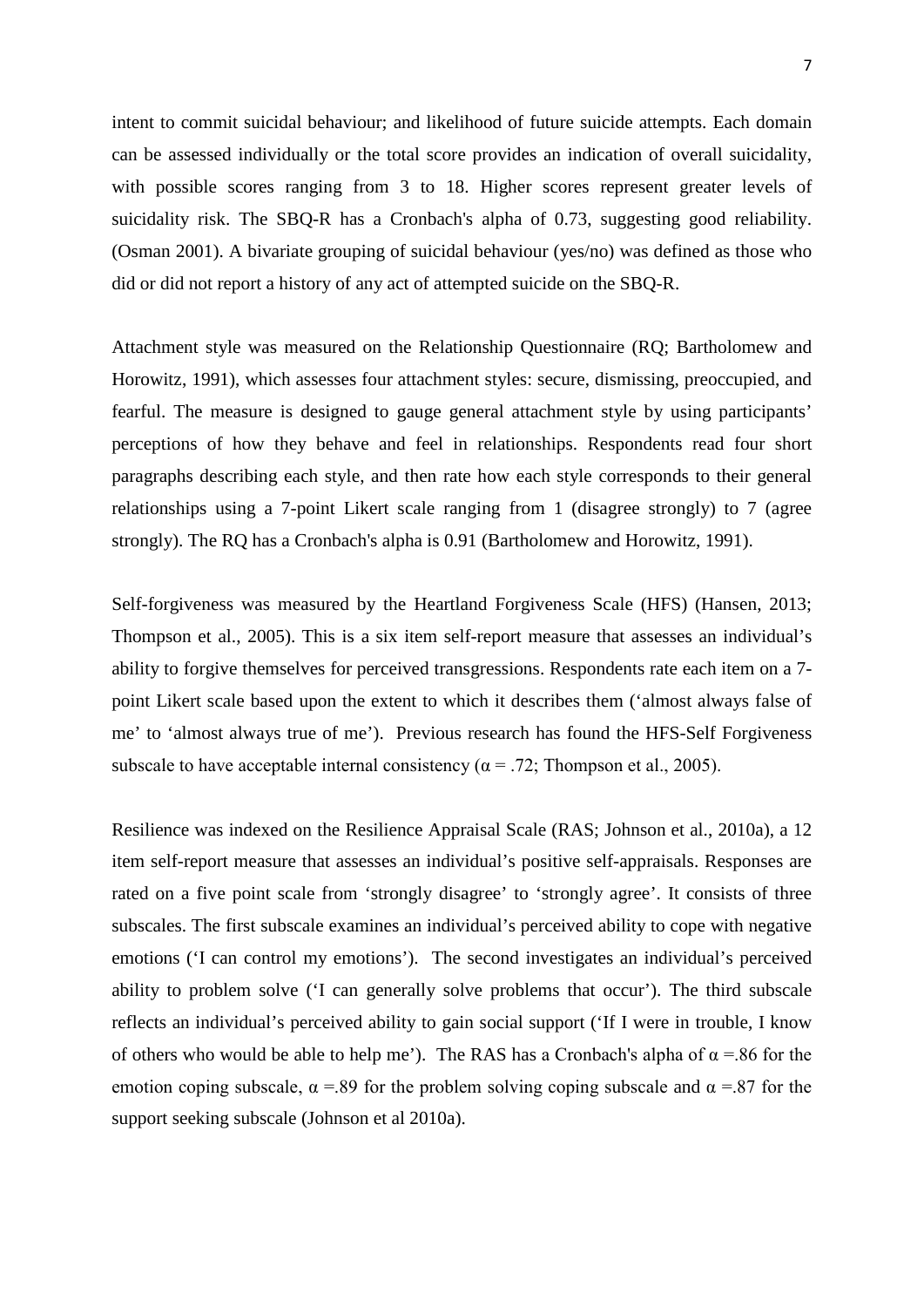### **2.3 Statistical analyses**

Participants with and without a lifetime history of suicidal behaviour (index by any act of harm with suicidal intent as rated on the SBQ-R) were compared on clinical and demographic variables using chi-square tests of association or independent *t-*tests. Pearson's correlations were employed to assess associations between suicidality, attachment, self-forgiveness and resilience factors. In order to determine the most significant predictors for suicidality in this population, significant demographic and clinical variables, together with our target variables of interest (self-forgiveness, attachment style and resilience factors) were entered into a forward stepwise linear regression model.

### **3. Results**

A total of 464 participants took part in the study between May and June 2014. Cases where the survey had not been fully completed (*n*=132) or if respondents reported never engaging in self-harm (*n*=9) were omitted, resulting in a total of 323 responses retained for analyses.

### **3.1 Demographic and clinical characteristics**

Demographic and clinical characteristics of the sample are presented in Table 1. Of the 323 participants, 88.2% were female ( $n=285$ ). Age range was 16 to 62 years ( $M = 22.86$ ,  $SD =$ 7.62, median = 21.00). 63.7% (*n*=206) reported current self-harm and 48.9% (*n*=158) reported having a history of any act of attempted suicide. A psychiatric diagnosis was selfreported by 63.8% (*n*=206) of the sample; of these participants, 38.7% (*n*=125) were receiving treatment from mental health services. Of the participants with a diagnosis, 104 (50.5%) reported depression, 28 (13.6%) anxiety, 6 (2.9%) psychosis, 26 (12.6%) personality disorder, 19 (9.2%) bipolar disorder and 23 (11.2%) 'other' diagnosis. 45.8% (n=148) of the total sample reported being on prescribed medication. 71.2% (*n*=230) of the sample reported no current regular alcohol consumption and 88.2% (*n*=285) reported no current regular use of illicit substances. Significant differences were found between participants with and without a history of suicidal behaviour: participants with a history of suicidal behaviour were older, more likely to report a psychiatric diagnosis, and regularly use illicit substances.

The sample as a whole reported mean attachment scores of: dismissing  $3.69$  (SD = 1.94); preoccupied 4.03 (SD = 2.03); fearful 5.48 (SD = 1.75); and secure 2.79 (SD = 1.87). Mean self-forgiveness was 17.87 (SD = 7.2). Mean resilience factors were 13.01 (SD = 4.10) for support seeking; 9.44 (SD = 3.96) for emotion coping; and  $12.31(SD = 3.61)$  for problem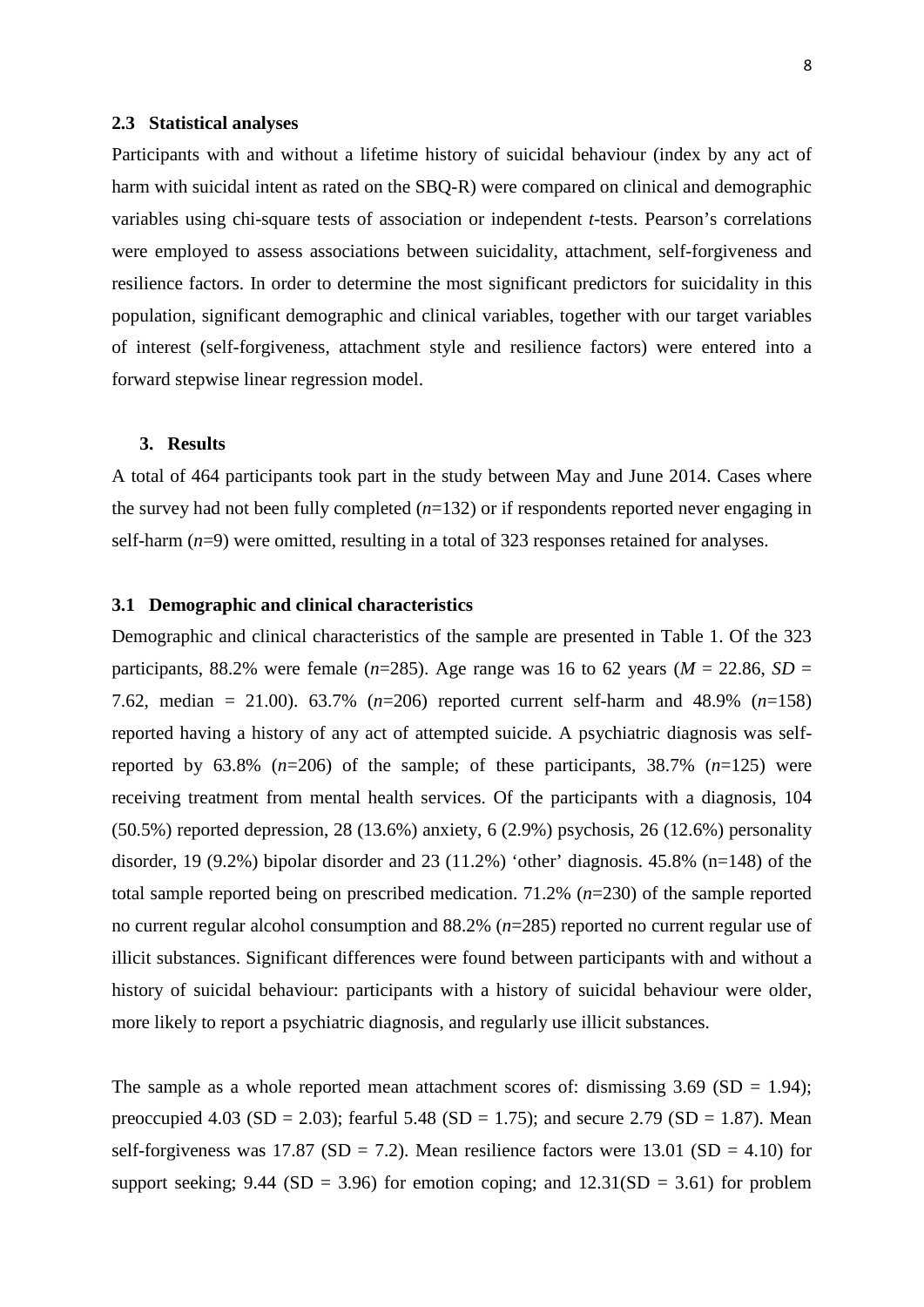solving. There were significant differences between those with and without a history of suicidal behaviour on self-forgiveness, emotion coping and problem solving (see Table 1).

\*\*Insert Table 1 here\*\*

#### **3.2 Correlations**

Preliminary zero-order correlations were conducted to assess the association between suicidal behaviour (as indexed as a continuous score of the SBQ-R), attachment, self-forgiveness and positive self-appraisal scores. These are displayed in Table 2. Secure attachment showed a significant small to moderate association with suicidality ( $r = -0.23$ ,  $p < 0.001$ ). Dismissing ( $r = -0.001$ )  $= .09$ ,  $p < 0.04$ ) and fearful ( $r = .12$ ,  $p < 0.01$ ) attachment scores showed small associations with suicidality. Preoccupied attachment was not significantly associated with suicidality. There were moderate inverse associations of suicidality with self-forgiveness ( $r = -0.47$ ,  $p <$ 0.001) and the three positive resilience subscales of support seeking  $(r = -.30, p < 0.001)$ , emotion coping  $(r = -.38, p < 0.001)$  and problem solving  $(r = -.34, p < 0.001)$ .

\*\*Insert Table 2 here\*\*

### **3.3 Stepwise linear regression analysis**

The prediction model contained five predictors and was reached in five steps. Non-significant variables that were removed in steps included age, substance misuse, fearful and preoccupied attachment and problem solving. The final model was statistically significant,  $F(1, 317) =$ 283.88,  $p = < 0.001$ , and accounted for approximately half of the variance in suicidality ( $R^2 =$ 0.58, Adjusted  $R^2 = 0.46$ ). Table 3 presents a summary of the model. In the final model, dismissing attachment were positively associated with suicidality. The absence of a diagnosis of mental illness, self-forgiveness, and positive self-appraisal subscales of emotional coping and support seeking were inversely related to suicidality.

\*\*Insert Table 3 here\*\*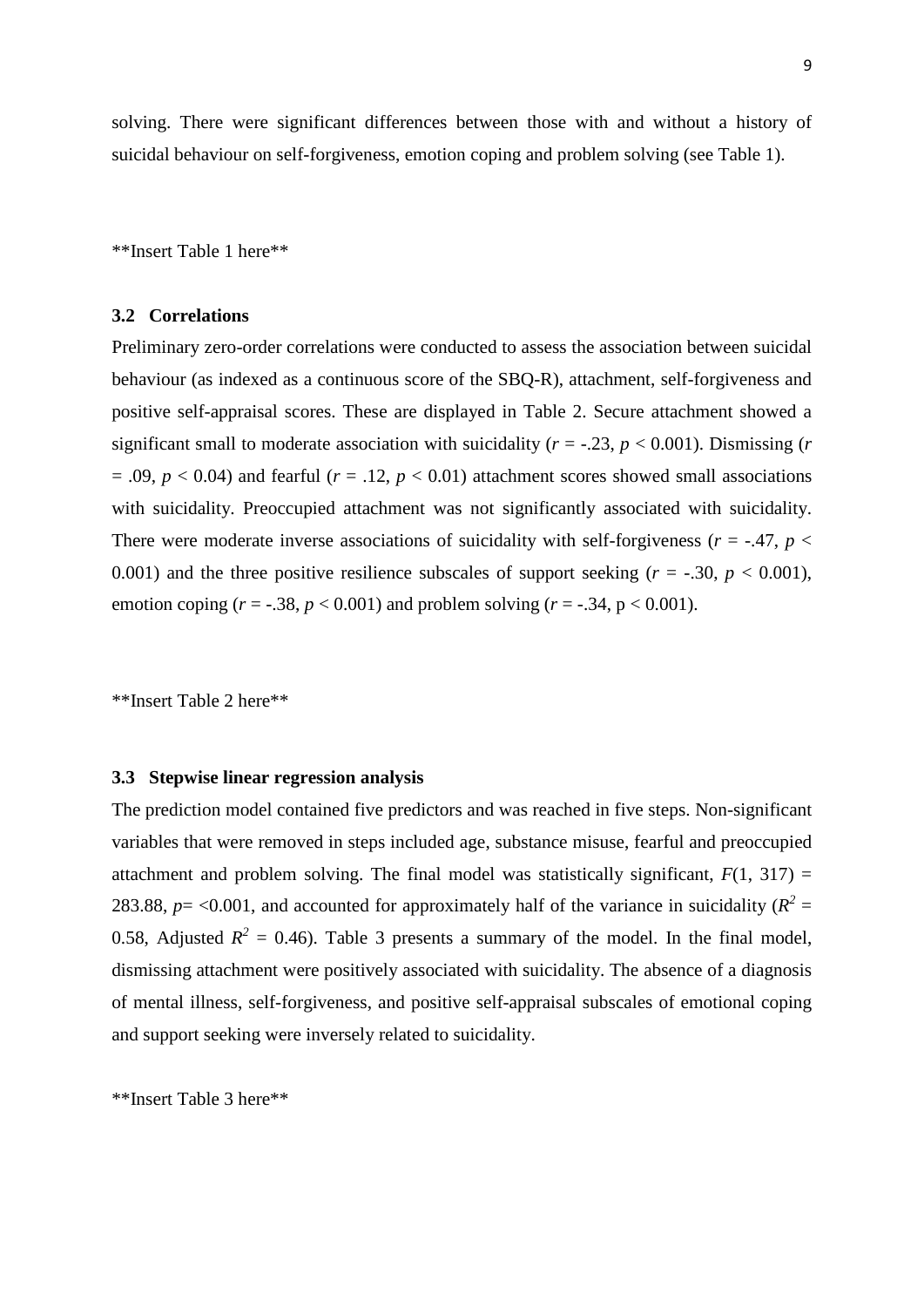#### **4. Discussion**

The purpose of this study was to shed light on associations between psychological factors and suicidality in self-harm populations. We explored the extent to which attachment, selfforgiveness and positive self-appraisals factors differentially influence suicidality in people who self-harm. Our findings showed that higher levels of dismissing attachment were associated with suicidality, while higher levels of self-forgiveness and resilience factors of emotion coping and support seeking were protective against suicidality. These factors have previously been reported in general populations and those at risk of suicide by way of mental illness without a history of self-harm (Breton et al., 2015).

Individuals who self-harm and have dismissing attachment style are likely to possess negative working models of others and negative perceptions of others willingness to connect or help them (Bartholomew, 1990). They may also fear intimacy and dependence. These schema are likely to result in reluctance to seek out relationships with significant others, because of fear of disclosing personal thoughts and emotions (Mikulincer and Nachshon, 1991). This working model may be especially detrimental when the individual is experiencing negative life events, reducing their ability to approach someone and appeal for help (Grunebaum et al., 2010; Levi‐Belz et al., 2013; Mikulincer and Shaver, 2010). The difficulty in connecting to others could lead to further detachment, loneliness and alienation, which may drive escalation of suicidal behaviour (Levi‐Belz et al., 2013). This is consistent with the interpersonal theory of suicide, which suggests that suicidality arises in part from an acquired capability (e.g., history of self-harm) and thwarted belonging (e.g., via dismissing attachment problems) where connections with valued individuals/groups are unsuccessful (Joiner, 2009).

Neither preoccupied nor fearful attachment was associated with suicidality in this selfharming sample, suggesting that suicidality was less strongly related to other types of insecure attachment styles in this group. It has been suggested that, in some circumstances, suicidality can be seen as an extreme anxious hyper-activation of the attachment system, where suicidality is a means for social benefit (e.g., compassion and attention) (Mikulincer and Shaver, 2010; Zeyrek et al., 2009). This conception of suicidality may not be relevant in people who are already self-harming and then escalate to suicidal behaviour. Research suggests self-injurers may engage in self-harm for multiple functions, including interpersonal positive functions, such as attention or support (Nock, 2010). As suicidality is conducted with the intention to end one's life, anxious hyper-activation of the attachment system in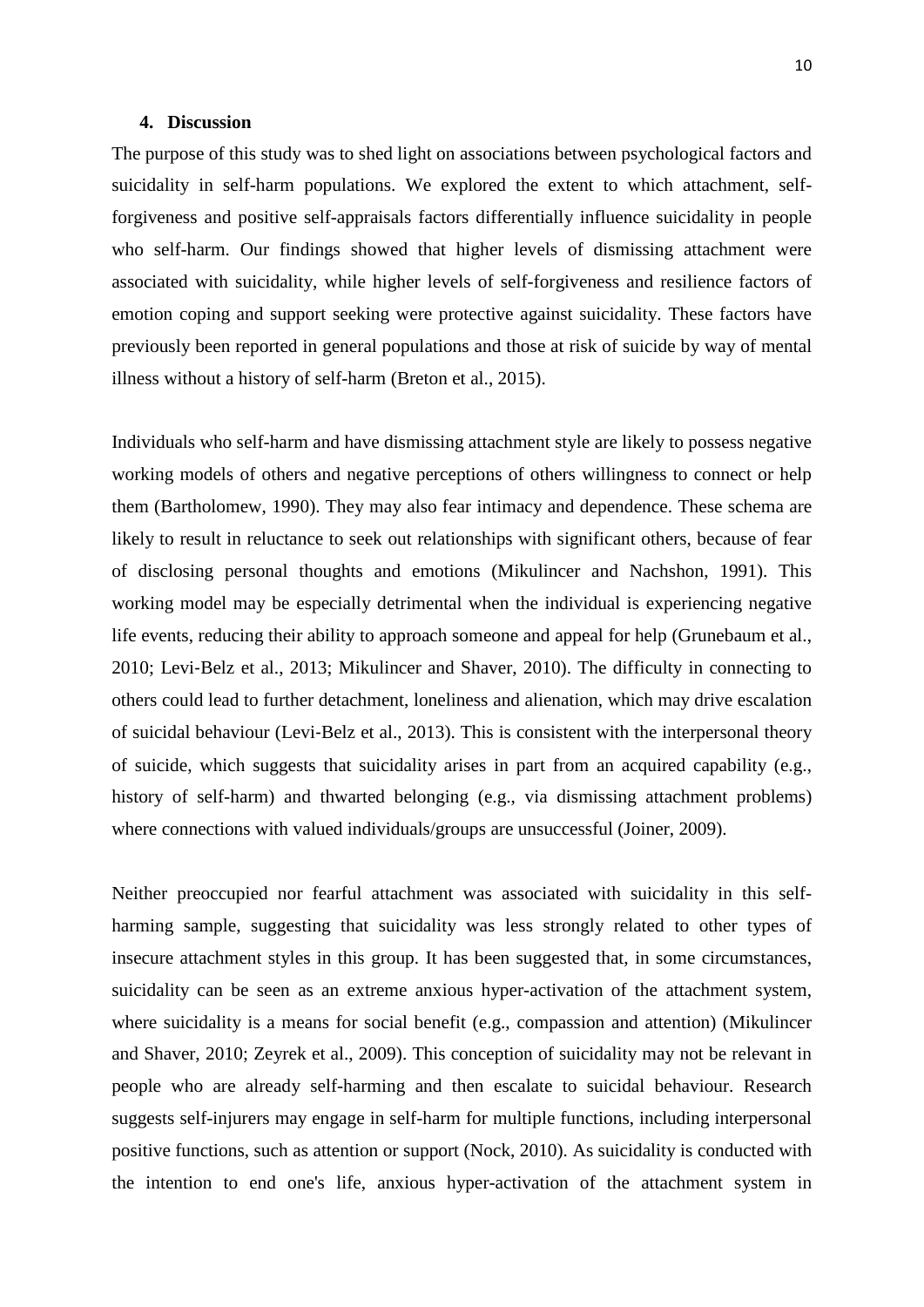preoccupied and fearful attachment may not impact suicidality in self-injurers, but may influence self-harm episodes (Nock, 2010).

Secure attachment and suicidality were significantly associated in univariate analysis, but the effect was no longer significant after accounting for the other factors in regression analysis. Previous research has illustrated the protective nature of secure attachment in suicidal behaviours (Bostik and Everall, 2007; Davaji et al., 2010; Zeyrek et al., 2009). Overall, our findings highlight the importance of insecure attachment (specifically dismissing attachment) over the protective potential of secure attachment in impacting suicidality in self-injurers (Peter et al., 2008).

Self-forgiveness emerged as being most strongly associated with suicidality, where higher levels of self-forgiveness predicted lower suicidality. This accords with previous research showing that the ability to self-forgive for perceived interpersonal and intrapersonal transgressions may potentially help protect against the consideration of maladaptive behaviour, such as self-harm (Westers et al., 2012). One way to explain this association may be found using Hall and Fincham's (2005) model of self-forgiveness and the interpersonal theory of suicide (Joiner, 2009). People who self-harm may lack the qualities of selfforgiveness and thus experience greater intra-punitive anger, self-resentment, and selfcondemnation (e.g., I am a bad person) (Hall and Fincham, 2005; Hirsch et al., 2011; Westers et al., 2012). The lack of self-forgiveness may motivate engagement in self-harm as a form of punishment for the transgressions they feel they have committed (Deiter-Sands and Pearlman, 2009; Westers et al., 2012). Then, frequent exposure of self-harm could enhance tolerance of physiological pain and diminish fear of self-harming (Anestis et al., 2014). This in turn may reinforce negative, self-condemning and self-resentfulness (e.g., 'worthless' 'unforgivable') views of self and deserving of punishment severe enough for perceived transgressions (Westers et al., 2012). As a result, there may be an escalation and engagement in suicidal behaviour as further punishment for transgressions. The lack of self-forgiveness and acquired capability for suicidal behaviour may therefore become a continuous spiral of more severe self-injurious behaviour and a further need to self-punish as a result of a lack of selfforgiveness. In contrast, individuals with high levels of self-forgiveness may have the cognitive skills to alleviate distress and perceptions that real or perceived transgressions and repeated self-harm may produce, possibly conferring protection against suicidality (Hall and Fincham, 2005; Hansen, 2013).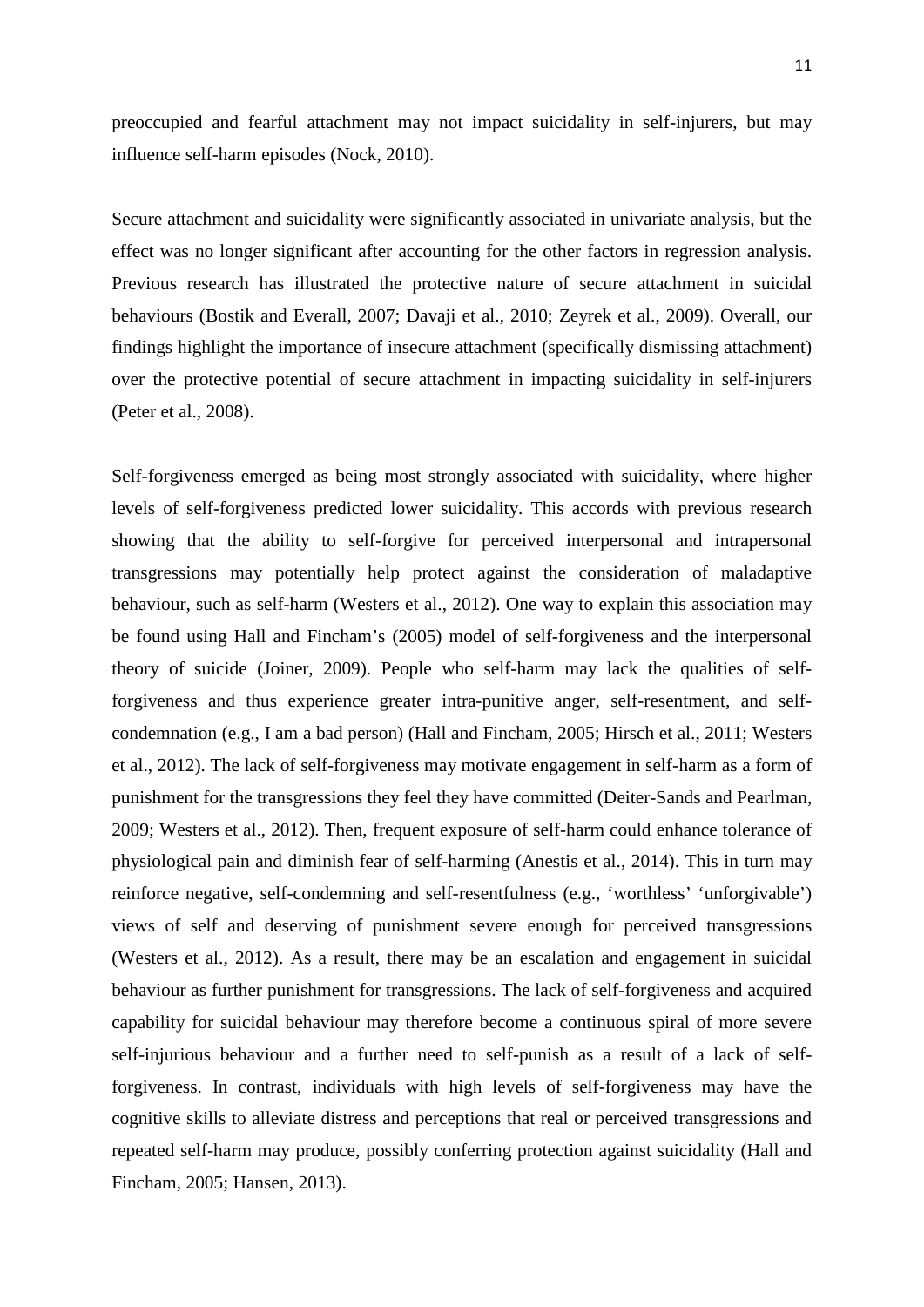Consistent with previous research (Panagioti et al., 2014; Tsai et al., 2015), we found that the resilience factors of support seeking and emotional coping were inversely associated with suicidality. Specifically, higher levels of support seeking and emotional coping predicted lower suicidality in this sample of people who self-harm. Individuals who self-harm with high support seeking may be aware of the availability of external resources and have more confidence in their ability to gain social support, establishing the possibility of being 'rescued' and reducing the likelihood of suicidality (Johnson et al., 2008; Panagioti et al., 2014; Park et al., 2014; Williams and Williams, 1997). Those with high emotion coping positive self-appraisals may be protected from the pernicious impact of emotional vulnerabilities (Johnson et al., 2010b), while low emotion coping can predispose people who self-harm towards suicidality (Deeley and Love, 2012, 2013). In contrast, problem solving positive self-appraisals was not associated with suicidality, suggesting that this may not be as relevant to suicidality in people who self-harm, compared to more generalised groups. It could also be that it is problem solving ability*,* rather than the perceived self-appraisal of problem solving, that confers protection. An alternative is that problem solving abilities are particularly poor in both those with a history of self-harm and those with suicidality (Chang, 2002; Johnson et al., 2010b).

#### **4.1 Strengths and limitations**

This study is one of the few to investigate the specific question of suicide risk and protective factors in a population who already self-harm, and we report significant findings from a relatively large sample. However, the results must be understood in the context of limitations. The study was cross-sectional, thus no causal inference can be made about the direction of associations of suicidality with attachment, self-forgiveness and positive self-appraisals Female adolescents and participants of white ethnicity were overrepresented, limiting the generalizability of the findings. As all measures were self-report and completed online, thus clinical verification was not possible. In addition, the online nature of our sampling is a potential limitation in that self-help groups may not be representative of individuals who self-harm but are not seeking online support. However this method of recruitment also offers an advantage of recruitment of individuals not necessarily help seeking in clinical arenas. Larger systematic, longitudinal studies are much needed to further address these limitations.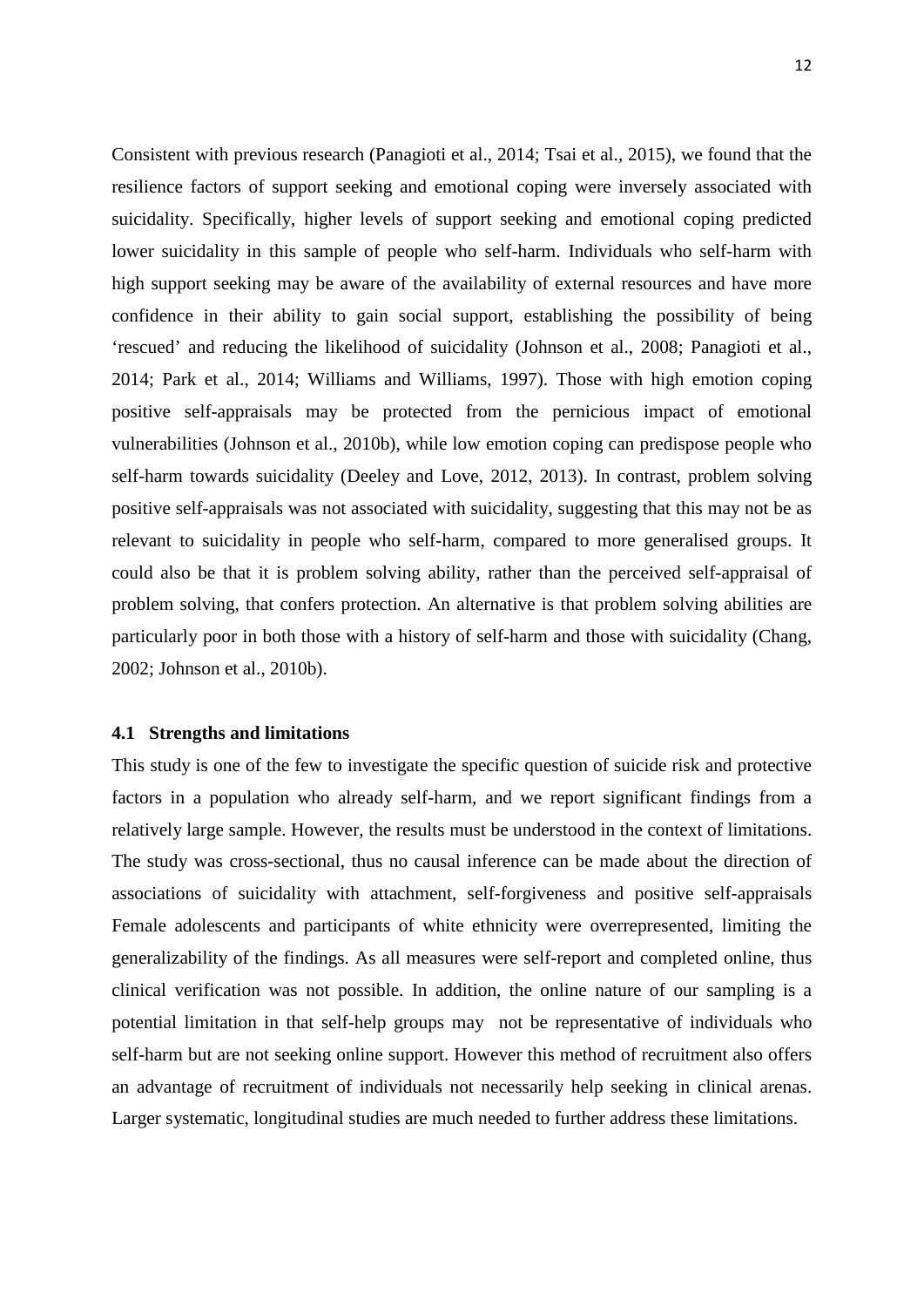### **4.2 Implications**

Present findings have implications for research and clinical applications. Clinicians are often faced with the difficulty of accurately **predicting** future suicidal behaviour in those presenting with self-harm (Hansen, 2013; Joiner, 2009). Over-estimation of a patient's risk for suicidality results in considerable cost to the individual, their family and health care system; under estimation can result in the loss of life. Tools for the identification of at-risk individuals need improvement (Hansen, 2013). Our findings point to the utility of a buffering conceptualisation of risk, whereby over and about the presence of a mental disorder, selfforgiveness, emotional coping and support seeking and dismissing attachment are significant factors. The assessment of these factors in self-harming individuals could potentially increase accuracy of determining suicide risk. Attachment, self-forgiveness, emotion coping and support seeking positive self-appraisals may provide a target for potential interventions to reduce risk in this population. Based on the current evidence, interventions aimed at building secure attachment may not be as beneficial as those targeted at building social networks and promoting positive self-schema in the prevention of suicidality in those who self-harm.

#### **Conflicts of interest**

None to declare.

#### **Funding**

Dr Ashleigh Lin is supported by the NHMRC (1072593).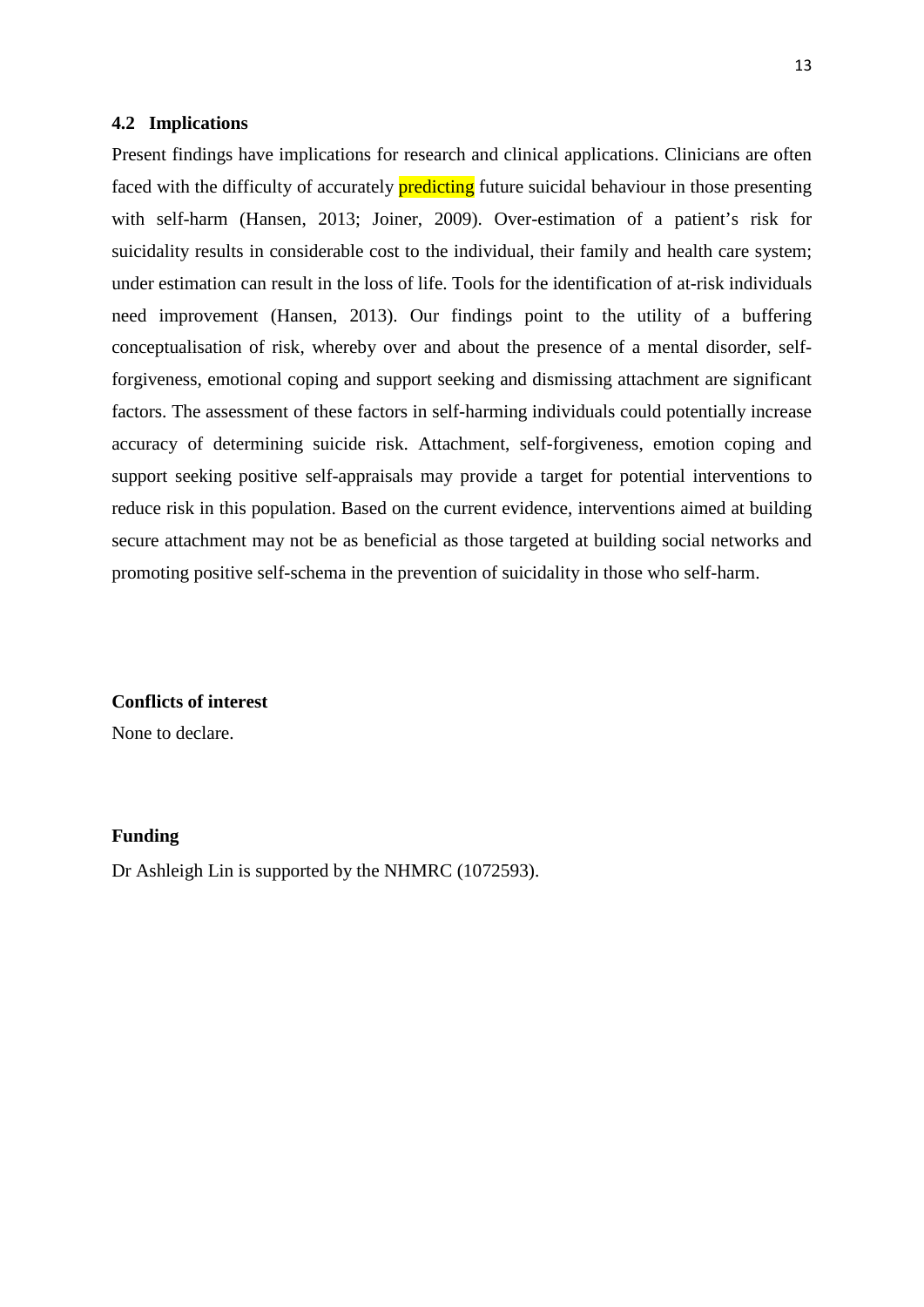## **References**

60, S5.

Andover, M.S., Morris, B.W., Wren, A., Bruzzese, M.E., 2012. The co-occurrence of nonsuicidal self-injury and attempted suicide among adolescents: distinguishing risk factors and psychosocial correlates. Child and Adolescent Psychiatry and Mental Health 6, 1-7. Anestis, M.D., Tull, M.T., Lavender, J.M., Gratz, K.L., 2014. The mediating role of nonsuicidal self-injury in the relationship between impulsivity and suicidal behavior among inpatients receiving treatment for substance use disorders. Psychiatry Research 218, 166-173. Asarnow, J.R., Porta, G., Spirito, A., Emslie, G., Clarke, G., Wagner, K.D., Vitiello, B., Keller, M., Birmaher, B., McCracken, J., 2011. Suicide attempts and nonsuicidal self-injury in the treatment of resistant depression in adolescents: findings from the TORDIA study. Journal of the American Academy of Child & Adolescent Psychiatry 50, 772-781. Bartholomew, K., 1990. Avoidance of intimacy: An attachment perspective. Journal of Social and Personal Relationships 7, 147-178. Bartholomew, K., Horowitz, L.M., 1991. Attachment styles among young adults: a test of a four-category model. Journal of Personality and Social Psychology 61, 226. Bebbington, P., Minot, S., Cooper, C., Dennis, M., Meltzer, H., Jenkins, R., Brugha, T., 2010. Suicidal ideation, self-harm and attempted suicide: results from the British psychiatric morbidity survey 2000. European Psychiatry 25, 427-431. Bostik, K.E., Everall, R.D., 2007. Healing from suicide: Adolescent perceptions of attachment relationships. British Journal of Guidance & Counselling 35, 79-96. Brausch, A.M., Gutierrez, P.M., 2010. Differences in non-suicidal self-injury and suicide attempts in adolescents. Journal of Youth and Adolescence 39, 233-242. Brent, D.A., Mann, J.J., 2005. Family genetic studies, suicide, and suicidal behavior, American Journal of Medical Genetics Part C: Seminars in Medical Genetics. Wiley Online Library, pp. 13-24. Breton, J.-J., Labelle, R., Berthiaume, C., Royer, C., St-Georges, M., Ricard, D., Abadie, P., Gérardin, P., Cohen, D., Guilé, J.-M., 2015. Protective factors against depression and suicidal behaviour in adolescence. Canadian Journal of Psychiatry. Revue Canadienne de Psychiatrie

Chang, E.C., 2002. Predicting suicide ideation in an adolescent population: Examining the role of social problem solving as a moderator and a mediator. Personality and Individual Differences 32, 1279-1291.

Cox, L.J., Stanley, B.H., Melhem, N.M., Oquendo, M.A., Birmaher, B., Burke, A., Kolko, D.J., Zelazny, J.M., Mann, J.J., Porta, G., 2012. A longitudinal study of nonsuicidal selfinjury in offspring at high risk for mood disorder. The Journal of Clinical Psychiatry 73, 821. Davaji, R.B.O., Valizadeh, S., Nikamal, M., 2010. The relationship between attachment styles and suicide ideation: the study of Turkmen students, Iran. Procedia-Social and Behavioral Sciences 5, 1190-1194.

Deeley, S.T., Love, A.W., 2012. The emotion self-confidence model of suicidal ideation. Advances in Mental Health 10, 246-257.

Deeley, S.T., Love, A.W., 2013. Longitudinal analysis of the emotion self-confidence model of suicidal ideation in adolescents. Advances in Mental Health 12, 34-45.

Deiter-Sands, P.J., Pearlman, L.A., 2009. Self-injury: Treatment of a complex adaptation, in: Kleespies, P.M. (Ed.), Behavioural emergencies: An evidence-based resource for evaluating and managing risk of suicide, violence, and victimization. American Psychological Association, Washington, DC, pp. 211-234.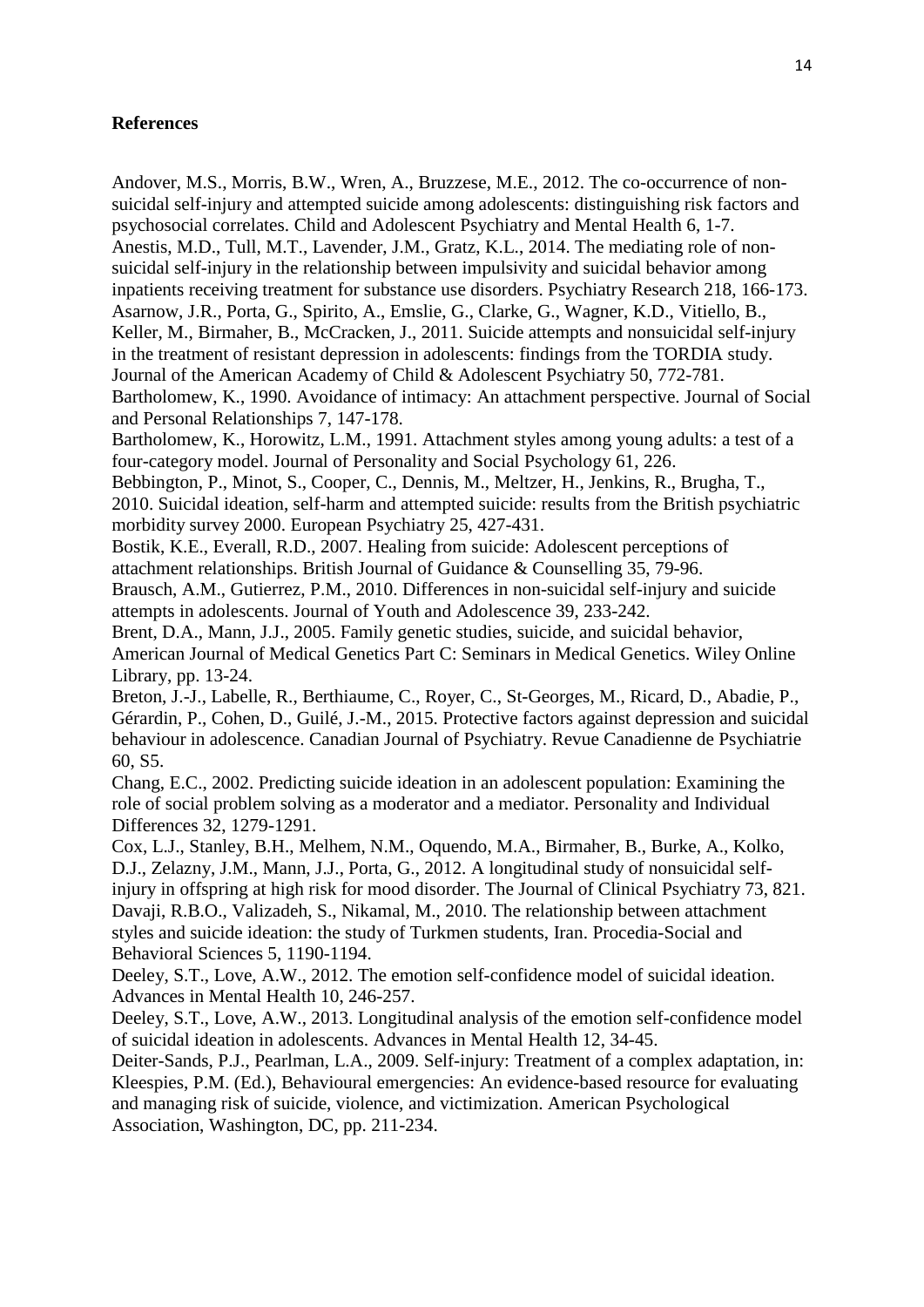Grunebaum, M.F., Galfalvy, H.C., Mortenson, L.Y., Burke, A.K., Oquendo, M.A., Mann, J.J., 2010. Attachment and social adjustment: relationships to suicide attempt and major depressive episode in a prospective study. Journal of Affective Disorders 123, 123-130. Hall, J.H., Fincham, F.D., 2005. Self–forgiveness: The stepchild of forgiveness research. Journal of Social and Clinical Psychology 24, 621-637.

Hamza, C.A., Stewart, S.L., Willoughby, T., 2012. Examining the link between nonsuicidal self-injury and suicidal behavior: A review of the literature and an integrated model. Clinical Psychology Review 32, 482-495.

Hamza, C.A., Willoughby, T., 2013. Nonsuicidal self-injury and suicidal behavior: a latent class analysis among young adults. PloS one 8.

Hansen, R.W., 2013. The Role Self-Forgiveness and Hope in Relation to the Interpersonal Psychological Theory of Suicide. The Ohio State University.

Harris, I.M., Roberts, L.M., 2013. Exploring the use and effects of deliberate self-harm websites: an Internet-based study. Journal of Medical Internet Research 15.

Haw, C., Hawton, K., Niedzwiedz, C., Platt, S., 2013. Suicide clusters: a review of risk factors and mechanisms. Suicide and Life-Threatening Behavior 43, 97-108.

Hawton, K., Comabella, C.C., Haw, C., Saunders, K., 2013. Risk factors for suicide in individuals with depression: a systematic review. Journal of Affective Disorders 147, 17-28. Hirsch, J.K., Webb, J.R., Jeglic, E.L., 2011. Forgiveness, depression, and suicidal behavior among a diverse sample of college students. Journal of Clinical Psychology 67, 896-906. Johnson, J., Gooding, P., Tarrier, N., 2008. Suicide risk in schizophrenia: Explanatory models and clinical implications, The Schematic Appraisal Model of Suicide (SAMS). Psychology

and Psychotherapy: Theory, Research and Practice 81, 55-77.

Johnson, J., Gooding, P.A., Wood, A.M., Tarrier, N., 2010a. Resilience as positive coping appraisals: Testing the schematic appraisals model of suicide (SAMS). Behaviour Research and Therapy 48, 179-186.

Johnson, J., Gooding, P.A., Wood, A.M., Taylor, P.J., Pratt, D., Tarrier, N., 2010b. Resilience to suicidal ideation in psychosis: Positive self-appraisals buffer the impact of hopelessness. Behaviour Research and Therapy 48, 883-889.

Joiner, T., 2009. Why people die by suicide. Harvard University Press.

Levi‐Belz, Y., Gvion, Y., Horesh, N., Apter, A., 2013. Attachment Patterns in Medically Serious Suicide Attempts: The Mediating Role of Self‐Disclosure and Loneliness. Suicide and Life-Threatening Behavior 43, 511-522.

Majid, M., Tadros, M., Tadros, G., Singh, S., Broome, M.R., Upthegrove, R., 2015. Young people who self-harm: a prospective 1-year follow-up study. Social Psychiatry and Psychiatric Epidemiology, 1-11.

Mars, B., Heron, J., Crane, C., Hawton, K., Lewis, G., Macleod, J., Tilling, K., Gunnell, D., 2014. Clinical and social outcomes of adolescent self harm: population based birth cohort study. BMJ 349, g5954.

Mikulincer, M., Nachshon, O., 1991. Attachment styles and patterns of self-disclosure. Journal of Personality and Social Psychology 61, 321.

Mikulincer, M., Shaver, P.R., 2010. Attachment in adulthood: Structure, dynamics, and change. Guilford Press.

Muehlenkamp, J.J., Gutierrez, P.M., 2007. Risk for suicide attempts among adolescents who engage in non-suicidal self-injury. Archives of Suicide Research 11, 69-82. Nock, M.K., 2010. Self-injury. Annual Review of Clinical Psychology 6, 339-363.

National Collaborating Centre for Mental Health Self-harm: the short term physical and psychological management and secondary prevention of self-harm in primary and secondary care Clinical Guideline, vol. 16 National Institute of Clinical Excellence (2004), p. London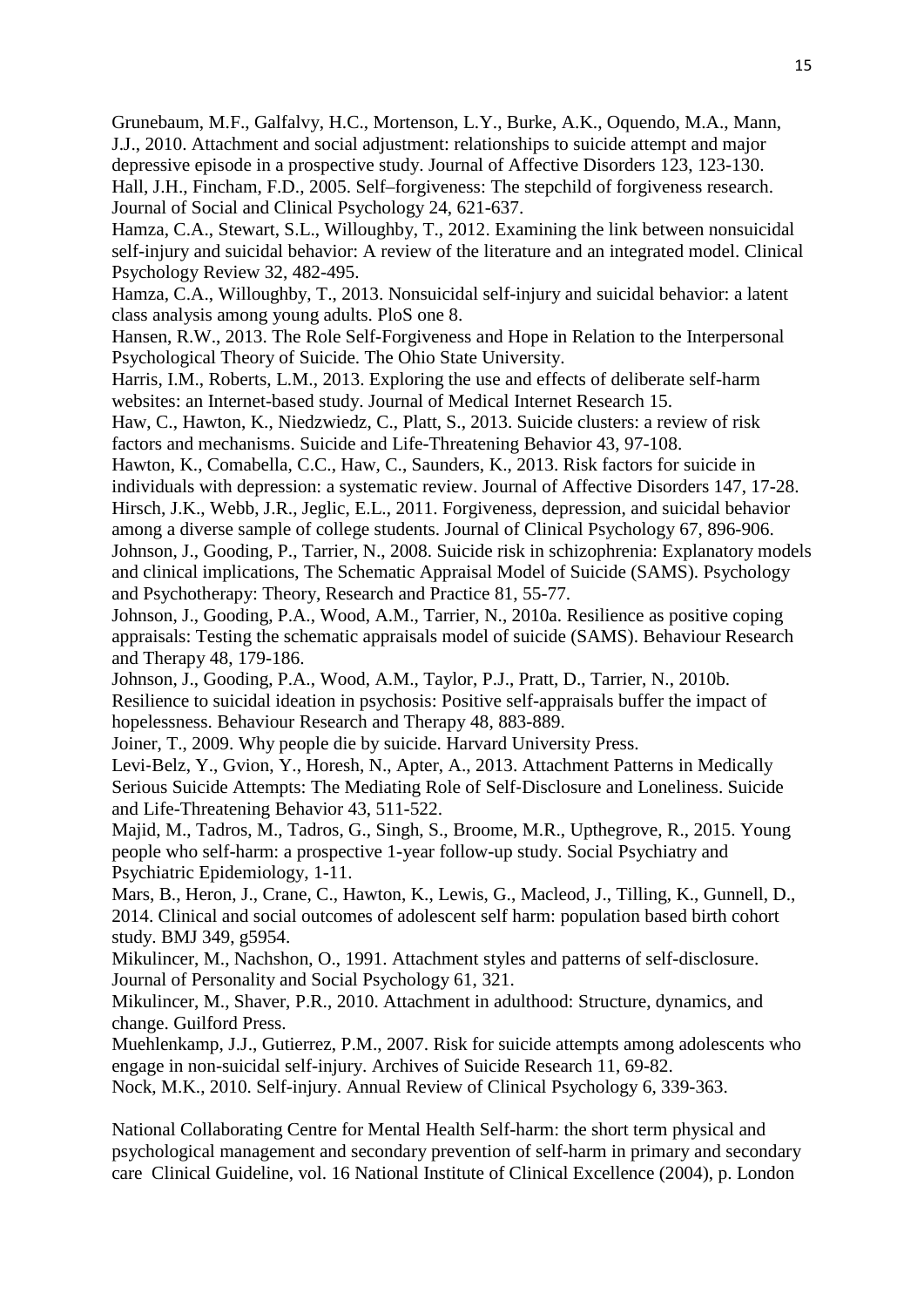Nock, M.K., Joiner, T.E., Gordon, K.H., Lloyd-Richardson, E., Prinstein, M.J., 2006. Nonsuicidal self-injury among adolescents: Diagnostic correlates and relation to suicide attempts. Psychiatry Research 144, 65-72.

Osman, A., Bagge, C.L., Gutierrez, P.M., Konick, L.C., Kopper, B.A., Barrios, F.X., 2001. The Suicidal Behaviors Questionnaire-Revised (SBQ-R): validation with clinical and nonclinical samples. Assessment 8, 443-454.

Panagioti, M., Gooding, P., Taylor, P., Tarrier, N., 2014. Perceived social support buffers the impact of PTSD symptoms on suicidal behavior: Implications into suicide resilience research. Comprehensive Psychiatry 55, 104-112.

Park, J.I., Han, M.i., Kim, M.S., Yoon, M.S., Ko, S.H., Cho, H.C., Chung, Y.C., 2014. Predictors of suicidal ideation in older individuals receiving home‐care services. International Journal of Geriatric Psychiatry 29, 367-376.

Peter, T., Roberts, L.W., Buzdugan, R., 2008. Suicidal ideation among Canadian youth: A multivariate analysis. Archives of Suicide Research 12, 263-275.

Thompson, L.Y., Snyder, C., Hoffman, L., Michael, S.T., Rasmussen, H.N., Billings, L.S., Heinze, L., Neufeld, J.E., Shorey, H.S., Roberts, J.C., 2005. Dispositional forgiveness of self, others, and situations. Journal of Personality 73, 313-360.

Tsai, A.C., Lucas, M., Kawachi, I., 2015. Association between social integration and suicide mmong women in the United States. JAMA psychiatry Published online July 29, 2015. doi:10.1001/jamapsychiatry.2015.1002.

Turner, B.J., Layden, B.K., Butler, S.M., Chapman, A.L., 2013. How often, or how many ways: Clarifying the relationship between non-suicidal self-injury and suicidality. Archives of Suicide Research 17, 397-415.

Victor, S.E., Klonsky, E.D., 2014. Correlates of suicide attempts among self-injurers: A meta-analysis. Clinical Psychology Review 34, 282-297.

Westers, N.J., Rehfuss, M., Olson, L., Biron, D., 2012. The role of forgiveness in adolescents who engage in nonsuicidal self-injury. The Journal of Nervous and Mental Disease 200, 535- 541.

Whitlock, J., Muehlenkamp, J., Eckenrode, J., Purington, A., Abrams, G.B., Barreira, P., Kress, V., 2013. Nonsuicidal self-injury as a gateway to suicide in young adults. Journal of Adolescent Health 52, 486-492.

Wilcox, H.C., Arria, A.M., Caldeira, K.M., Vincent, K.B., Pinchevsky, G.M., O'Grady, K.E., 2012. Longitudinal predictors of past-year non-suicidal self-injury and motives among college students. Psychological Medicine 42, 717-726.

Williams, J.M.G., Williams, M., 1997. Cry of pain: Understanding suicide and self-harm. Penguin Group USA.

Zeyrek, E.Y., Gençöz, F., Bergman, Y., Lester, D., 2009. Suicidality, problem-solving skills, attachment style, and hopelessness in Turkish students. Death Studies 33, 815-827.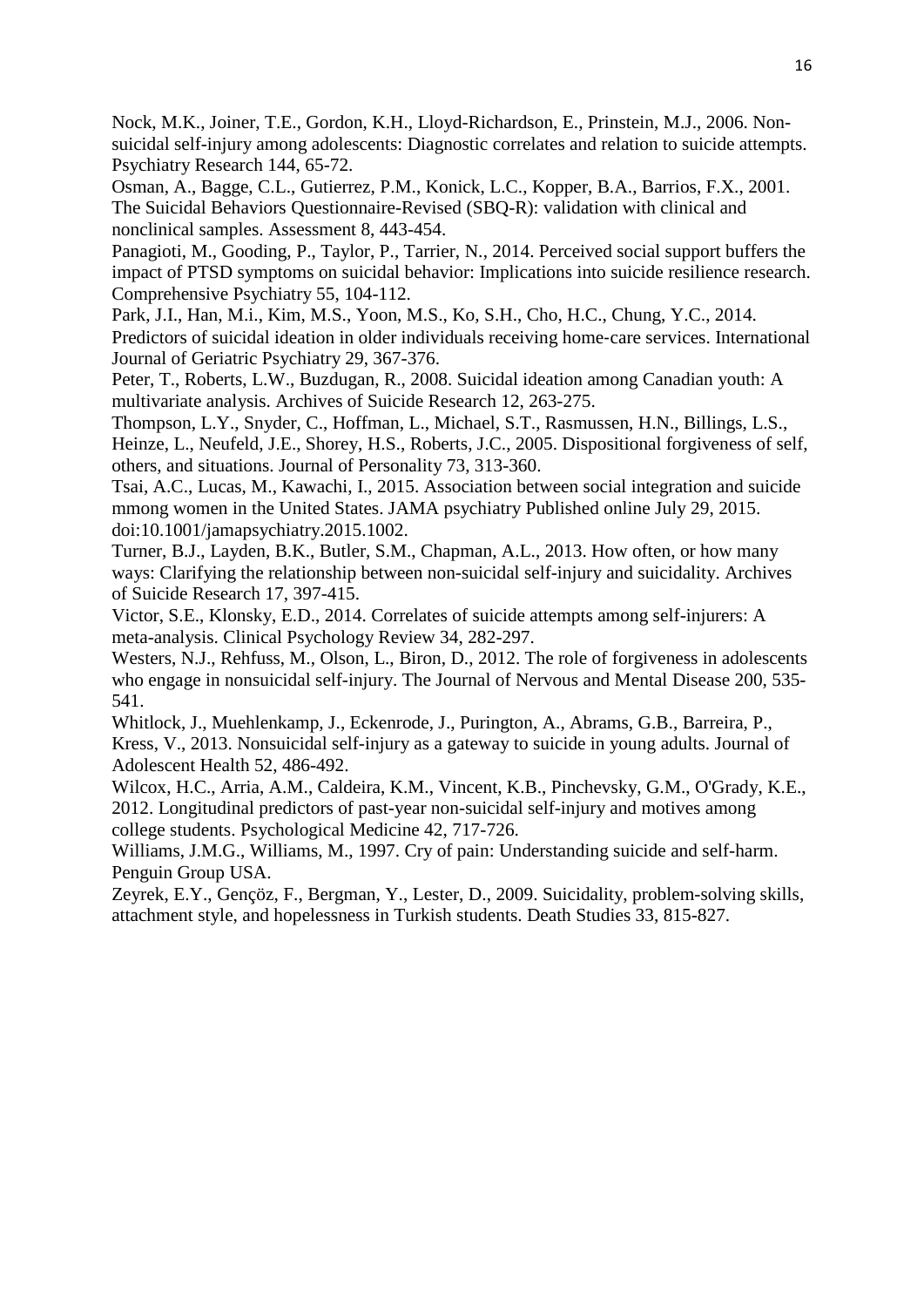|  |  | Table 1. Clinical and demographic variables |
|--|--|---------------------------------------------|
|--|--|---------------------------------------------|

|                                                      | Total sample<br>$(n = 323)$ | No Suicidal<br>Behaviour<br>$(n=165)$ | Suicidal<br>Behaviour*<br>$(n=158)$ |              |           |
|------------------------------------------------------|-----------------------------|---------------------------------------|-------------------------------------|--------------|-----------|
|                                                      | N(% )                       | N(% )                                 | N(%)                                | $\chi^2(df)$ | p-value   |
| Age                                                  | 22.86 (7.62)                | 21.73(6.3)                            | 24.0(8.)                            | $2.73(321)*$ | $0.006*$  |
| Female                                               | 285 (88)                    | 142 (80)                              | 143 (90)                            | 1.53(1)      | 0.14      |
| White Ethnicity                                      | 281 (87)                    | 141 (80)                              | 140 (89)                            | 26.9(20)     | 0.19      |
| Alcohol regularly $(>21)$<br>units per week)         | 25(7)                       | 10(6)                                 | 15(9)                               | 0.126(1)     | 0.72      |
| Illicit Substances (regular ><br>weekly consumption) | 38(12)                      | 9(5)                                  | 29(18)                              | 12.9(1)      | $0.001**$ |
| Employed/<br><b>Education/Retired Full</b><br>Time   | 263(81)                     | 141 (85)                              | 122(77)                             | 5.2(1)       | 0.03      |
| Not Employed (Seeking<br>Work/ ill health)           | 60(19)                      | 24(14)                                | 36(22)                              |              |           |
| Qualification:<br>None                               | 25(8)                       | 12                                    | 13                                  | 0.78(5)      | $0.97***$ |
| A' Level                                             | 71(22)                      | 36                                    | 35                                  |              |           |
| Degree                                               | 83 (26)                     | 43                                    | 40                                  |              |           |
| <b>GCSE/O Level</b>                                  | 47(15)                      | 22                                    | 25                                  |              |           |
| Diploma                                              | 51(16)                      | 23                                    | 28                                  |              |           |
| Other                                                | 46(14)                      | 33                                    | 24                                  |              |           |
| Currently self-harming                               | 206(64)                     | 106(52)                               | 100(48)                             | 0.32(1)      | 0.8       |
| Any Diagnosis                                        | 158 (47)                    | 26                                    | 132                                 | 52.31(1)     | 0.001     |
|                                                      | M(SD)                       | M(SD)                                 | M(SD)                               | $t^*(df)$    | p-value   |
| Attachment                                           |                             |                                       |                                     |              |           |
| Dismissing                                           | 3.69(1.94)                  | 3.56(1.86)                            | 3.82(0.16)                          | $-1.98(321)$ | 0.23      |
| Preoccupied                                          | 4.03(2.03)                  | 4.14(1.87)                            | 3.92(2.18)                          | 0,95(321)    | 0.34      |
| Fearful                                              | 5.48(1.75)                  | 5.46(1.67)                            | 5.52(1.84)                          | $-0.29(321)$ | 0.76      |
| Secure                                               | 2.79(1.87)                  | 2.94(1.83)                            | 2.62(1.91)                          | 1.53(321)    | 0.12      |
| Self-Forgiveness                                     | 17.87(7.2)                  | 19.38 (6.96)                          | 16.30(7.26)                         | 3.89 (321)   | < 0.001   |
| Resilience                                           |                             |                                       |                                     |              |           |
| Support seeking                                      | 13.01(4.10)                 | 13.35 (3.90)                          | 12.65(4.92)                         | 1.53(321)    | 0.12      |
| Emotion coping                                       | 9.44(3.96)                  | 10.21(3.96)                           | 8.66 (3.82)                         | 3.57(321)    | < 0.001   |
| Problem solving                                      | 12.31(3.61)                 | 12.93 (3.48)                          | 11.66(3.65)                         | 3.19(321)    | 0.002     |

\*Students t-test \*\* Defined as a life-time history of any act of harm with suicidal intent as rated on the SBQ-R. \*\*\*  $\chi^2$  comparing no qualification to any post 16/school leaving age